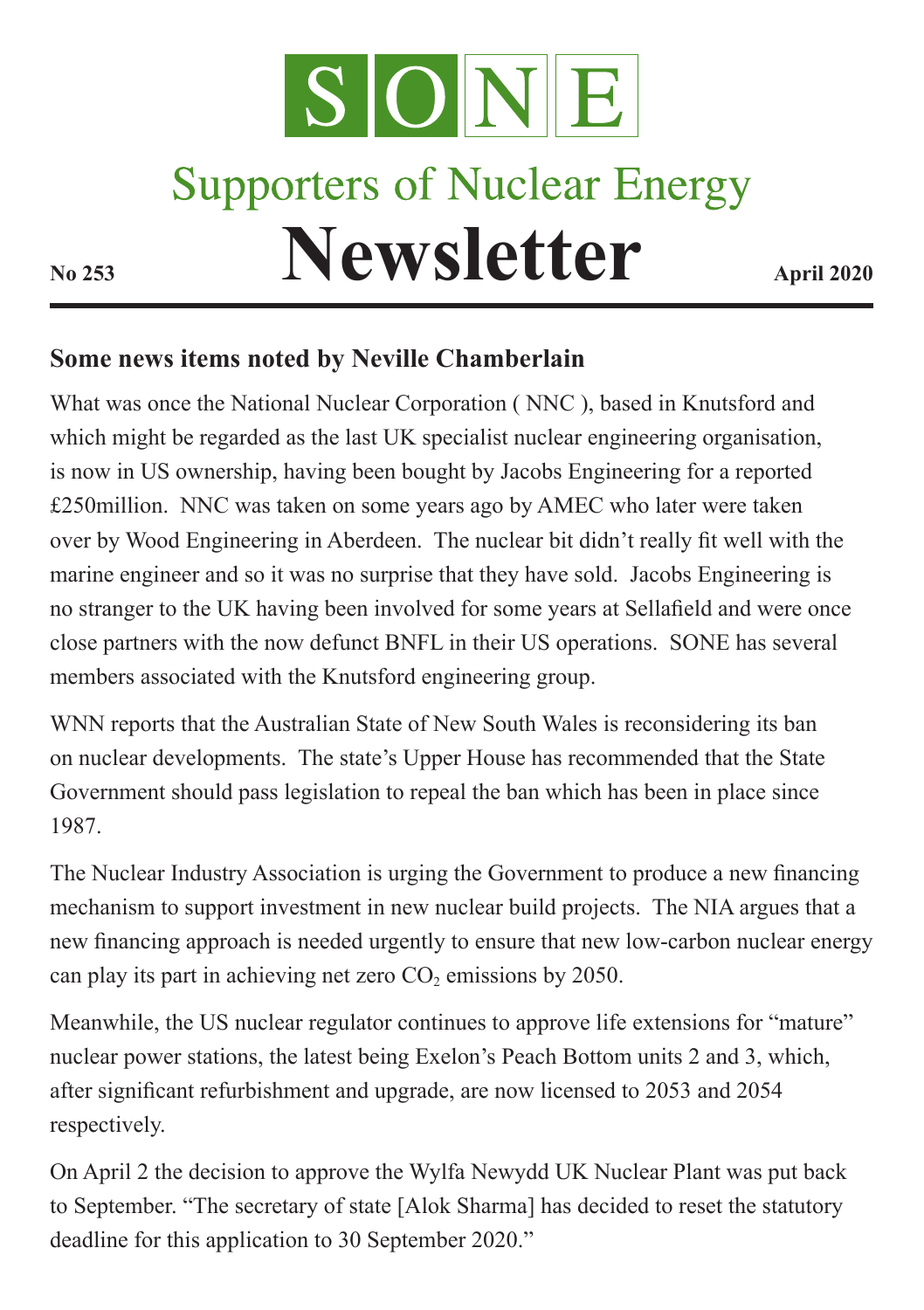## **A new opportunity - Friends of Nuclear Energy**

At the end of February – it seems a long time ago now – I was approached by some students in the nuclear field who want to set up a group, the Friends of Nuclear Energy (FoNE). I had an extremely positive meeting with Troy Fielder, a third year student at UEA, who is President of FoNE. I promised the SONE Committee when it met in March to follow this possibility up. A lecture or half-day conference in Oxford was in the making for May. But then the virus came.

Not only have these immediate plans had to be cancelled but so has the COP26 Meeting of the UN International Panel on Climate Change that was scheduled for November in Glasgow. This would have overlapped with the US Election anyway, but the postponement to 2021 may also improve the chance of a sensible outcome and gives SONE/FoNE a better chance to present a professional view of older and younger generations in support of nuclear power.

They post messages and news on Twitter  $\omega$  fonuclearenergy and may also be found on the professional site LinkedIn. They currently have about 65 names of followers, ranging from students and senior professionals in the nuclear industry to others academics and members of NHS. They are recruiting more but it is not clear exactly what defines their membership.

There are 10 members of the FoNE Committee: President, Secretary, Treasurer, Event Coordinator, Sponsorship Coordinator, Marketing and Communications Officers, Regional Ambassador and three student representatives. They are keen to work with SONE and write to us of their aims as follows:

"We are living in uncertain times. The climate is changing, biodiversity is dwindling, and diseases are spreading. It is therefore no surprise that people are concerned. With the spread of covid-19, we have once again found ourselves confronted with the fragile nature of our interconnected world. It is now, more than ever, that we need to find ways of building a sense of community and hope. We believe that nuclear power can offer an opportunity for just this.

Friends of Nuclear Energy (FoNE) are a group of young professionals and students that support nuclear power, and are keen to promote its benefits across industry and academia. We believe that nuclear power can be a solution to the ever growing climate crisis, and is something that can provide a whole host of benefits beyond just making clean electricity – something we believe needs to be spoken about more widely.

As a group, FoNE has three main objectives: to develop a better sense of community, to engender a narrative shift in the way that people speak about nuclear power, and to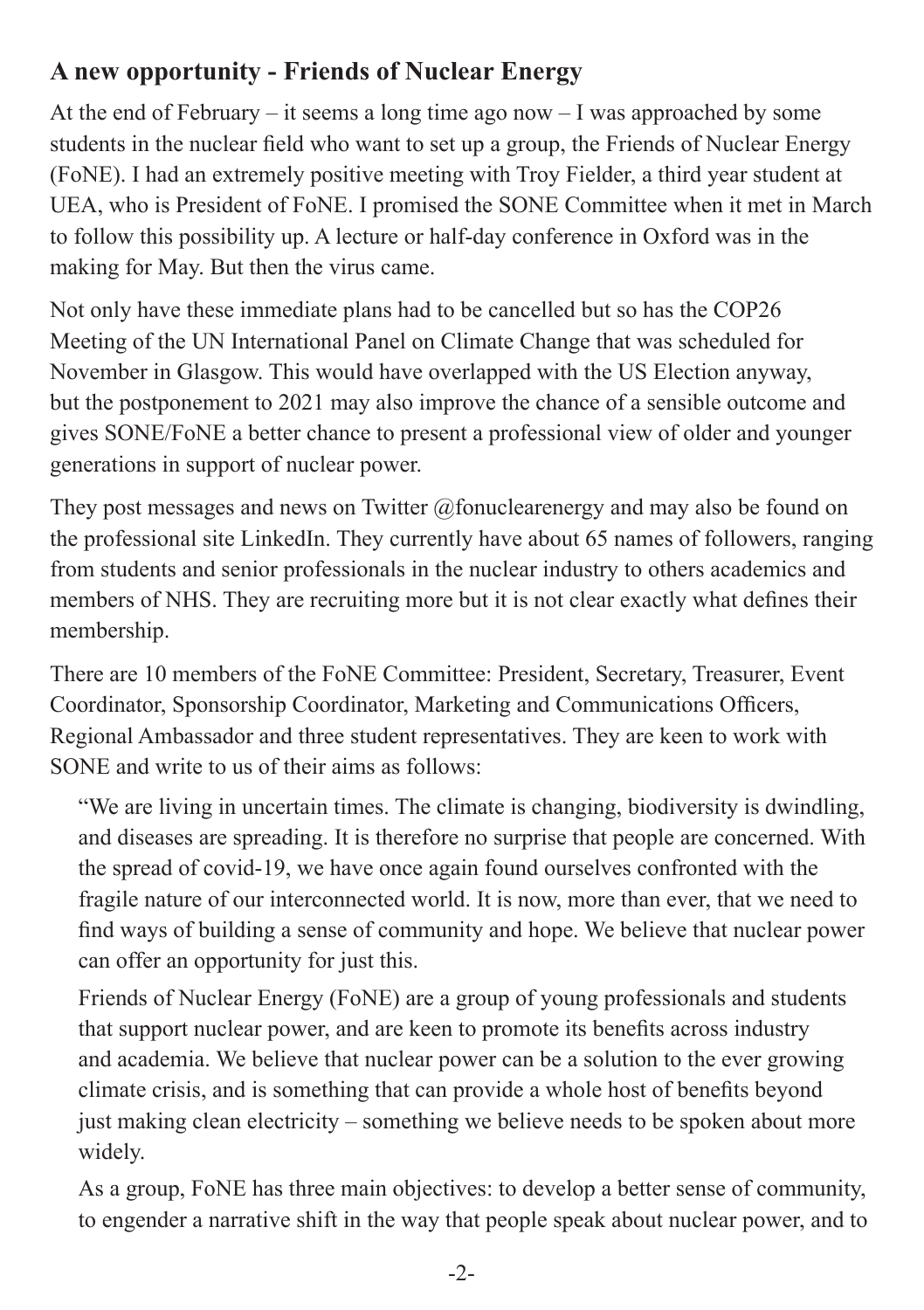engage the wider public in discussions about it.

A sense of community is important for two reasons: it enables the transfer of knowledge and information, and it inspires hope and positivity. It is for these reasons that we feel one of our main goals as a group is to grow our network and community beyond those in the nuclear industry– we are all friends here, but we also wish to be friends with others elsewhere (however contrived that may sound). Through this endeavour, we hope to not only extend our influence and ensure that the positive aspects of nuclear power are realised by the greatest number of people, but also to promote cross-industry learning and development.

Further, as a result of discussions with many students and colleagues, it has become clear that some are unsure about the future of nuclear energy: people are concerned that there will not be a place for them in the industry, or that they will limit their wider career prospects because of the controversial nature of working in nuclear power. By building a better sense of community and increasing the visibility of potential career prospects, we hope to at least allay the first of these concerns. We then believe that if we can change the language used to talk about nuclear power, we can put the second concern to rest as well.

For too long, the nuclear industry has shrouded itself in the language of hard engineering feats and technological prowess creating an insular wall that prevents public access and buries the benefits of nuclear power in adjunct proclamations of safety. Although safety is of course an important concern, it should not be the first thing someone thinks of when they hear the phrase 'nuclear power'. We believe that we need to move away from our concrete rhetoric of safety and caution towards a narrative of hope and community: nuclear is, after all, one of the cleanest and most sustainable forms of energy production, and offers a broad suite of auxiliary services that can help meet our net zero emissions target whilst also providing services and jobs to local communities. A budding nuclear industry in the UK will not only provide jobs and services, but will also help to secure the UK's place as a world leader in climate change mitigation and energy transitions. This should be our message.

However, the nuclear industry has often found itself faced with the severe gaze of the media and the public. Despite all the good work that the industry does, it is often critiqued harshly and unfairly. For this reason, is has built its walls high and kept the public firmly out of discussion. The industry has, for very long, believed this to be the best and only way of moving forward. However, as climate change has moved up the political agenda and to the forefront of peoples' minds, and the need for a clean energy transition has been rightly emphasised again and again, the nuclear industry can no longer hide from public critique and question. It needs to extend its dialectic